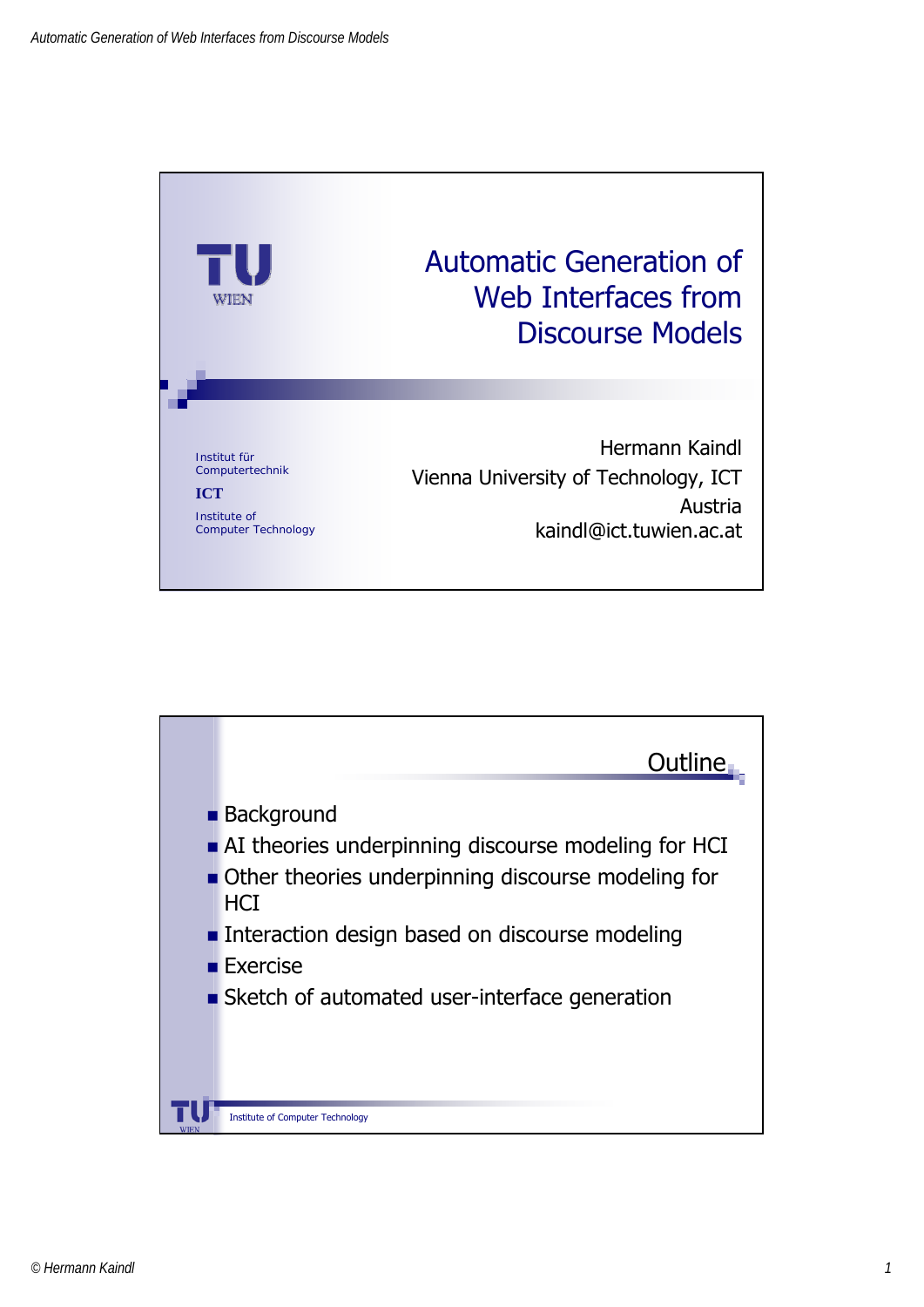

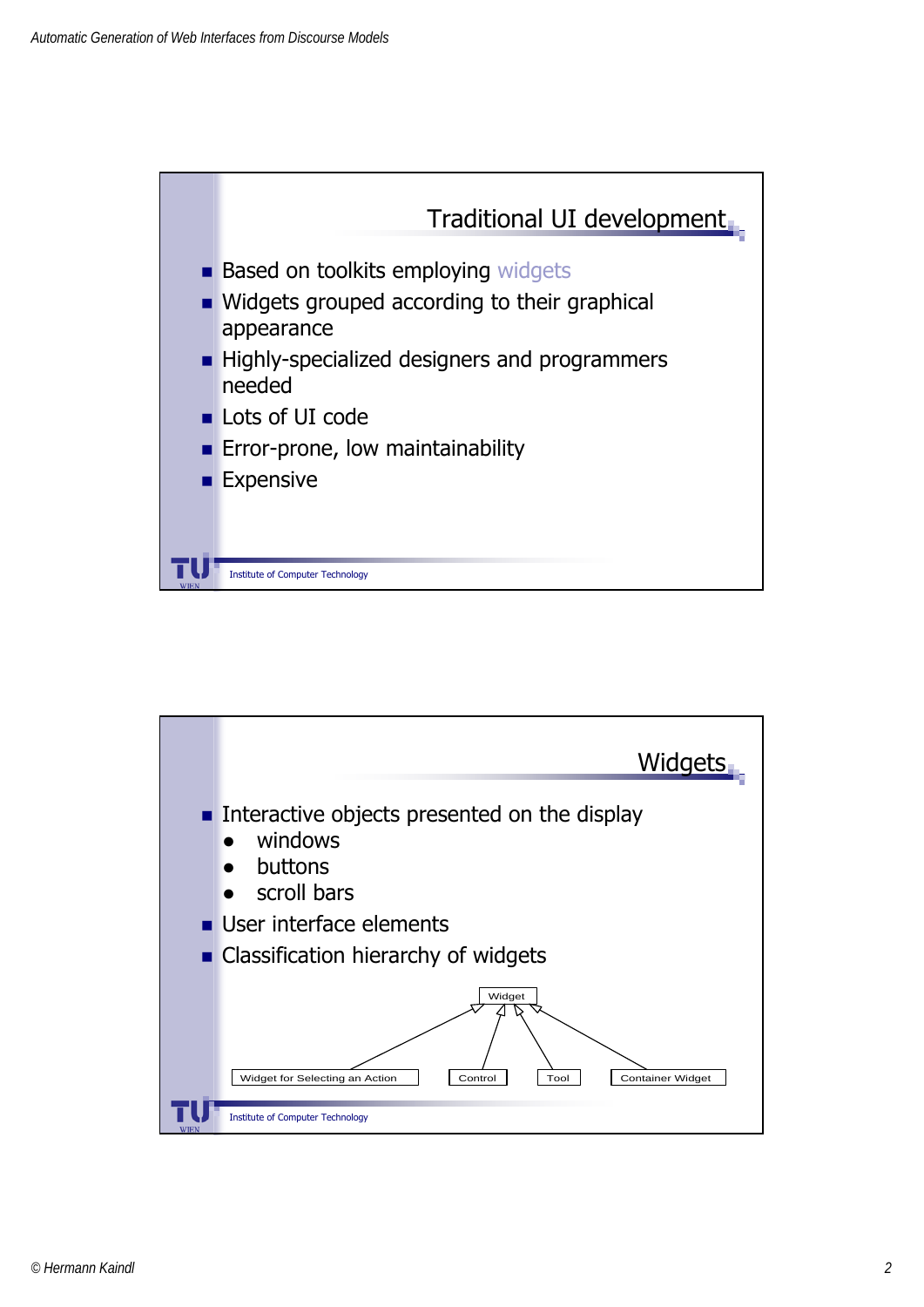

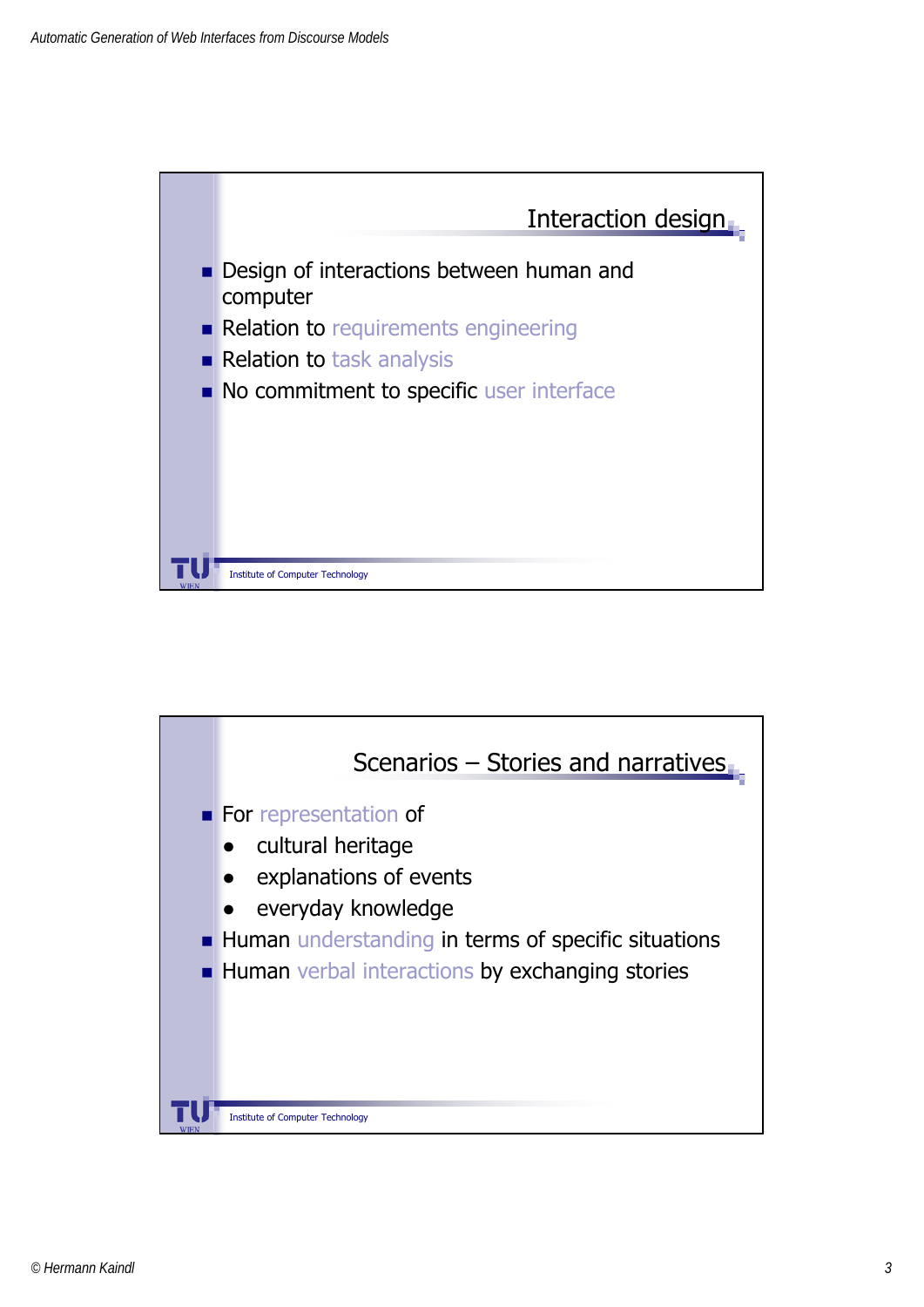

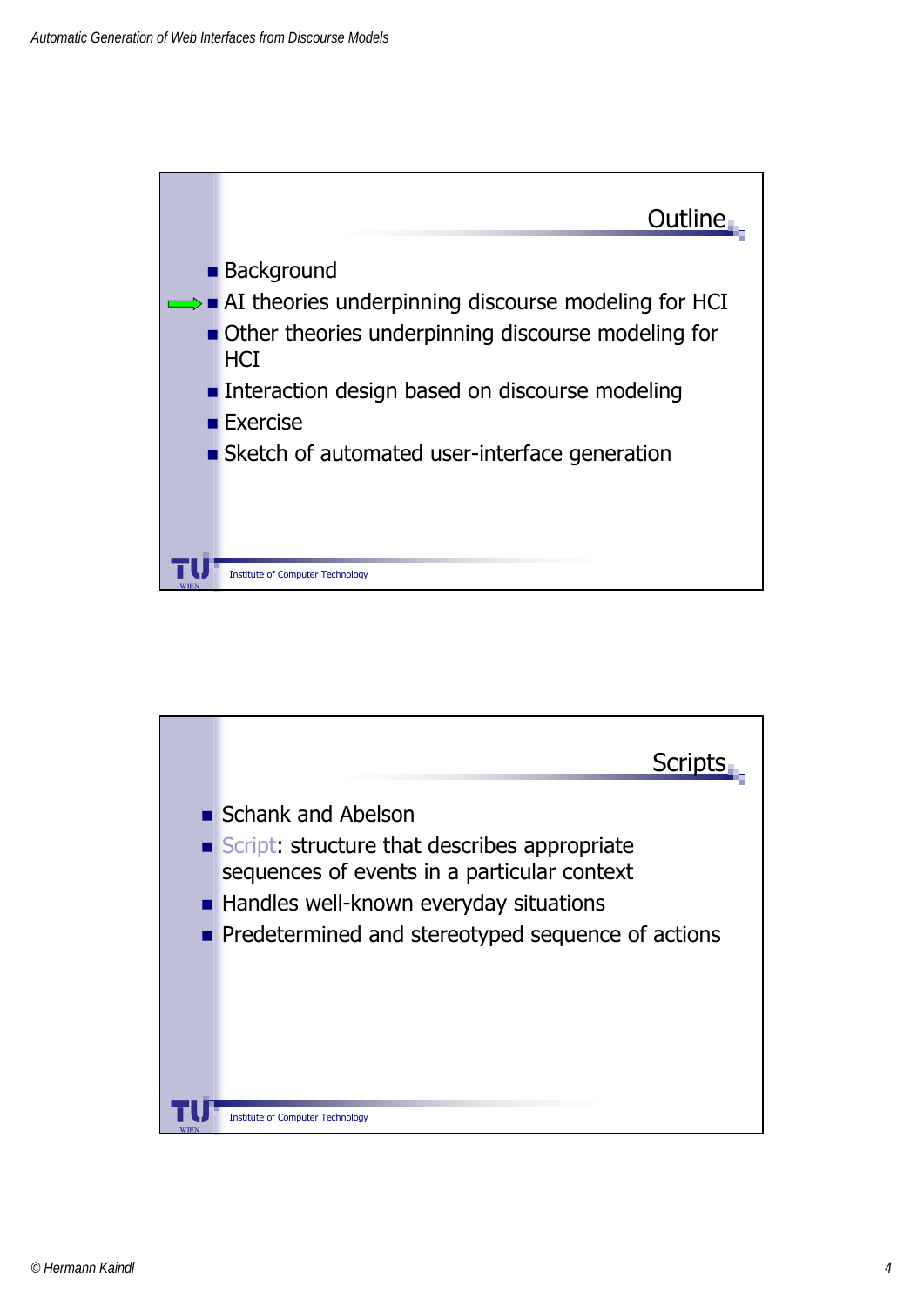

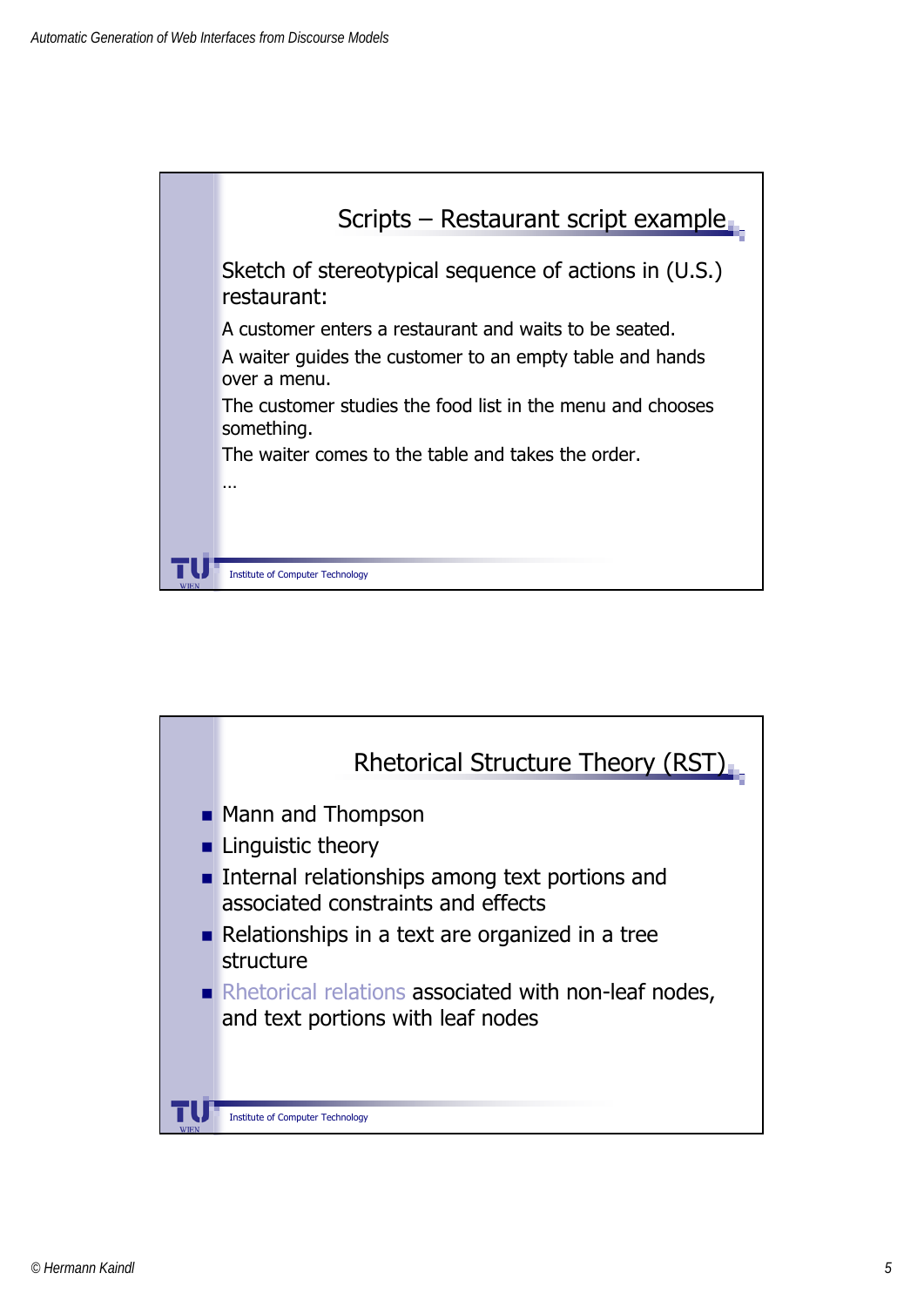

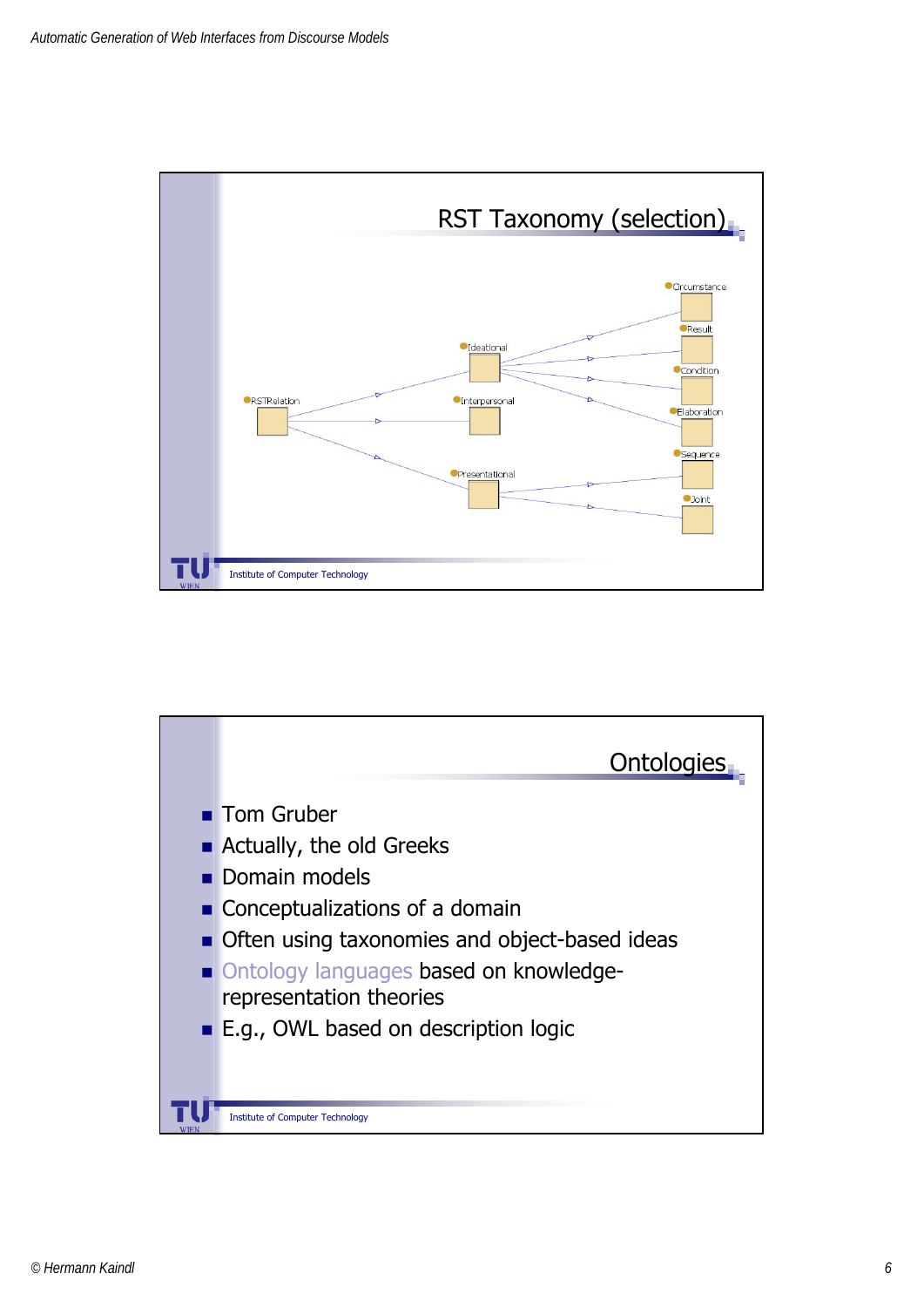

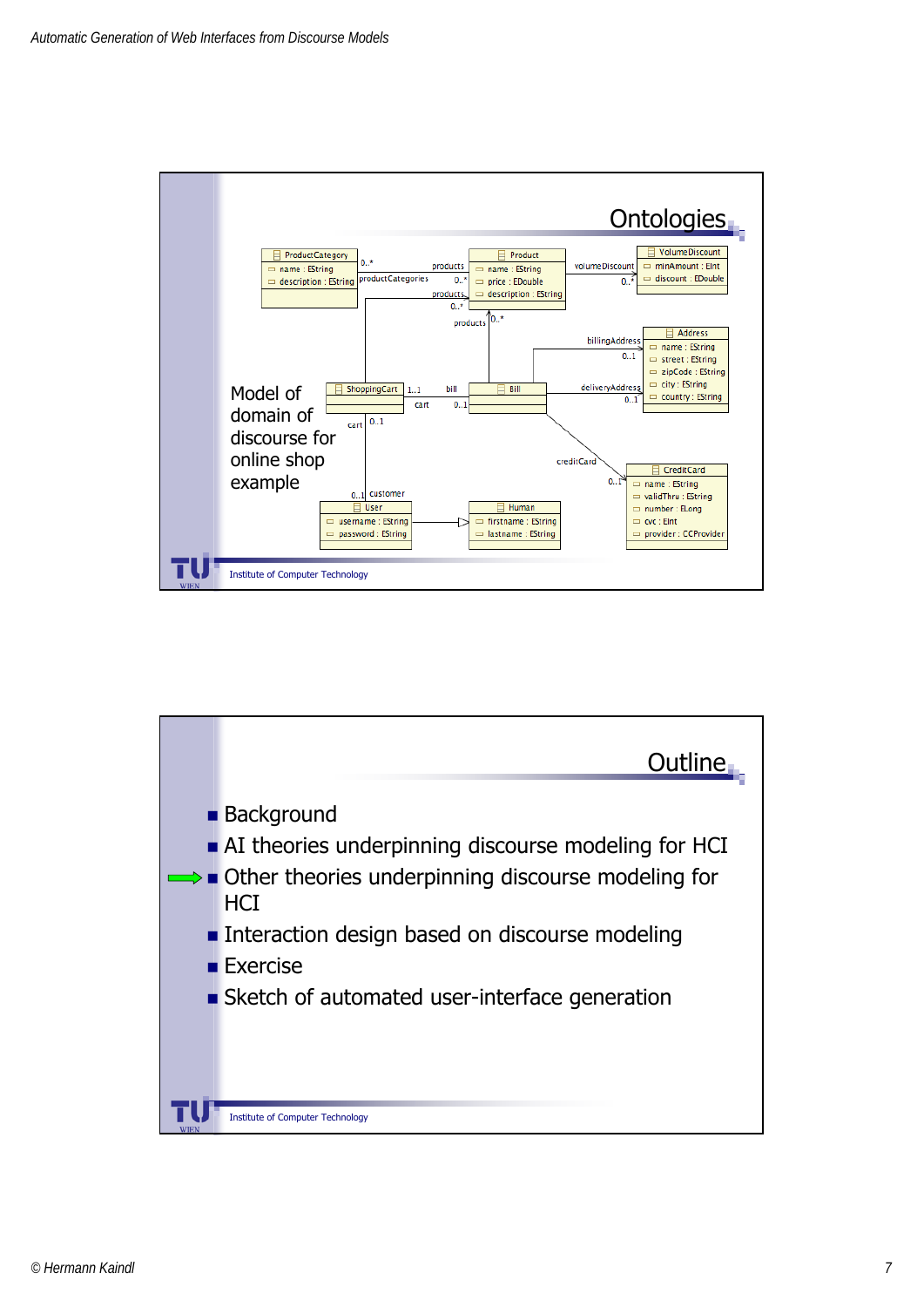

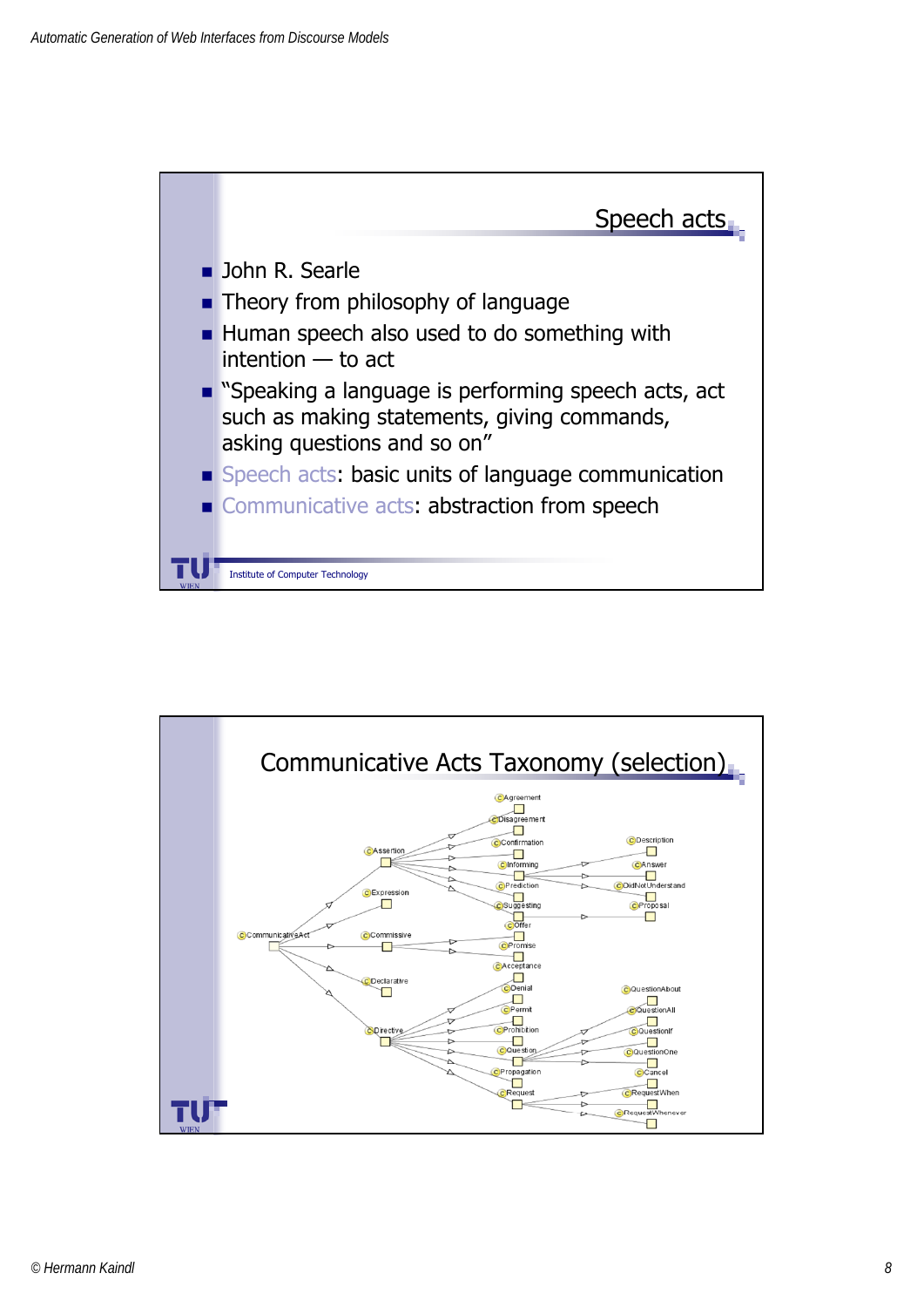

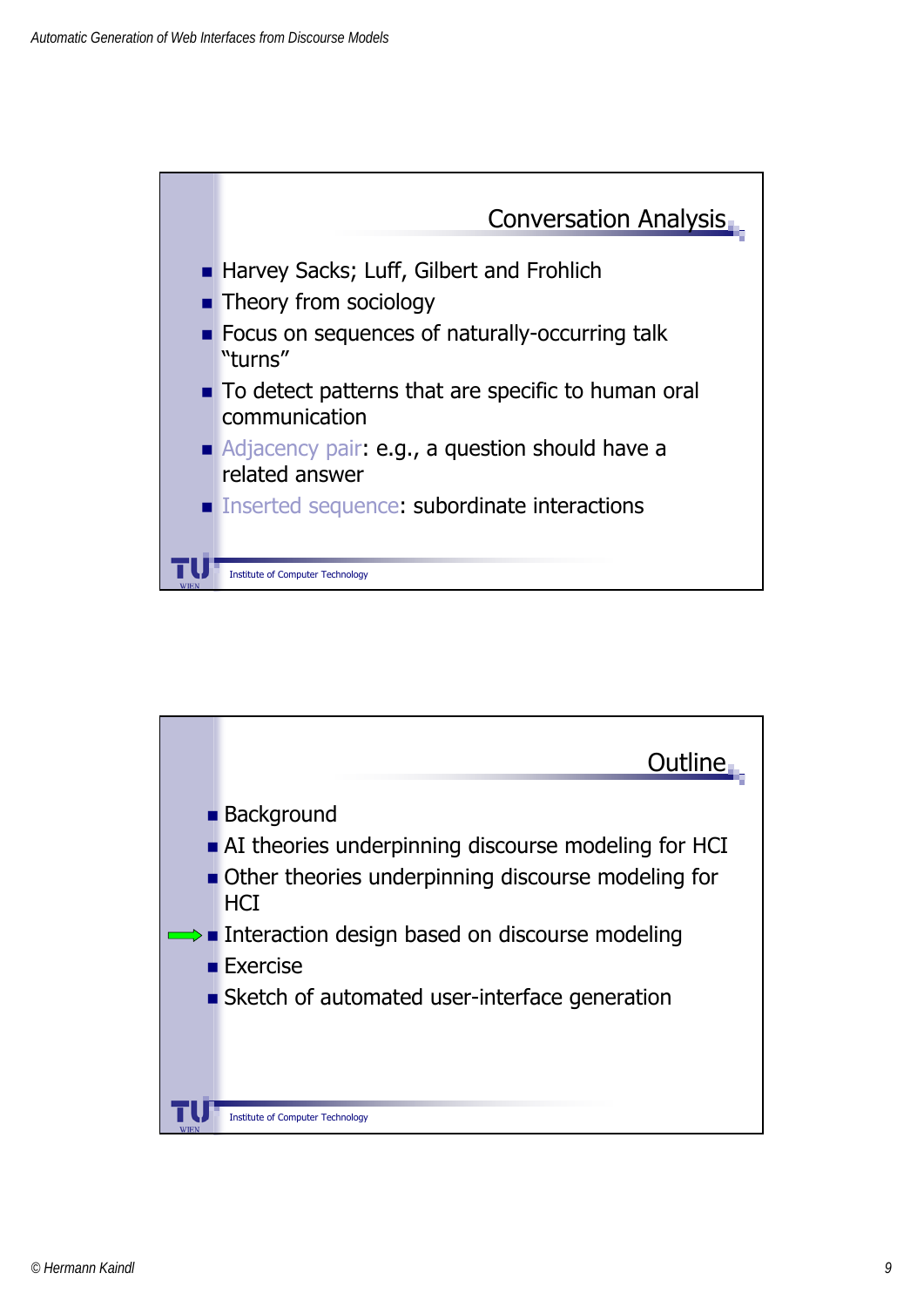

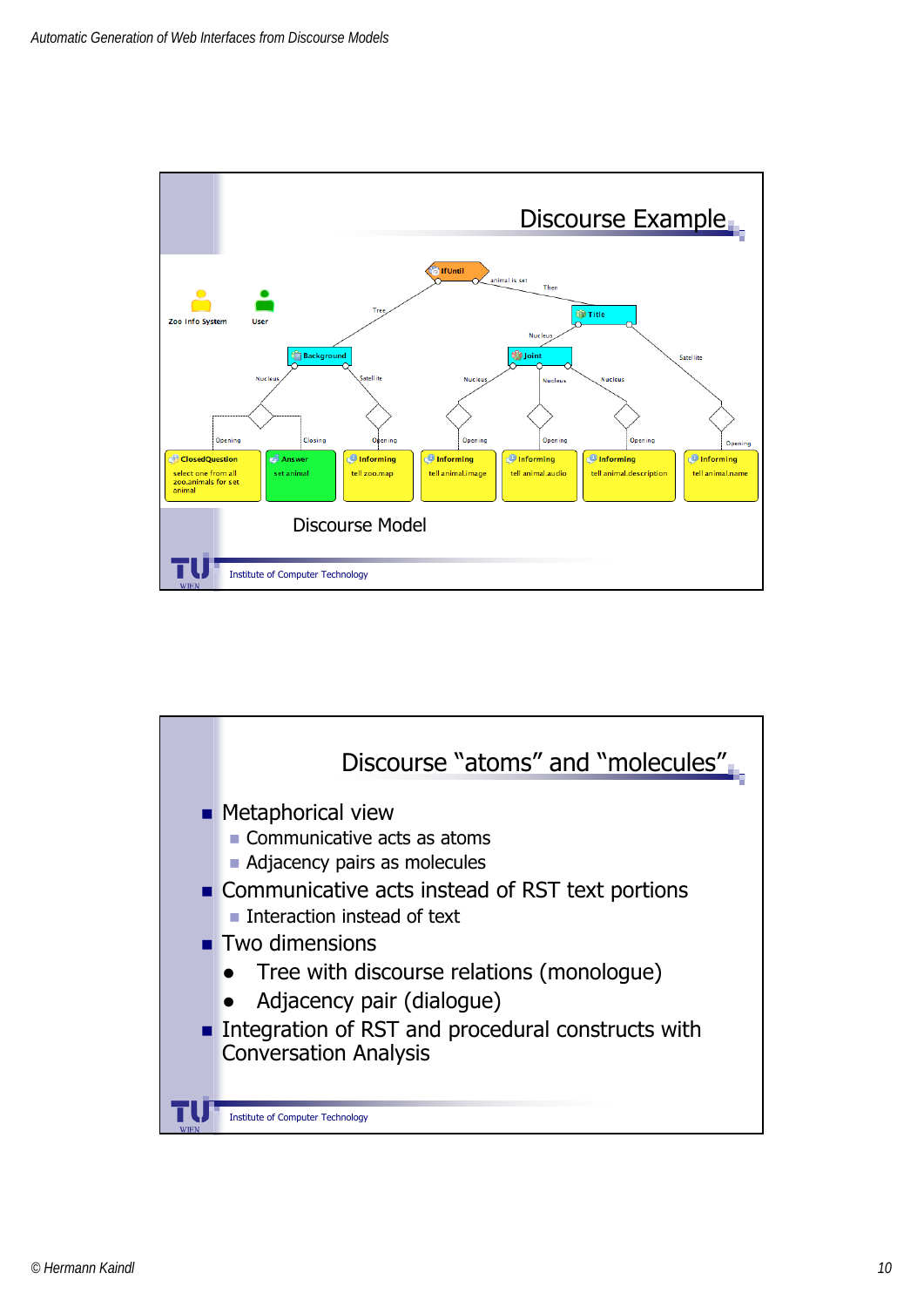

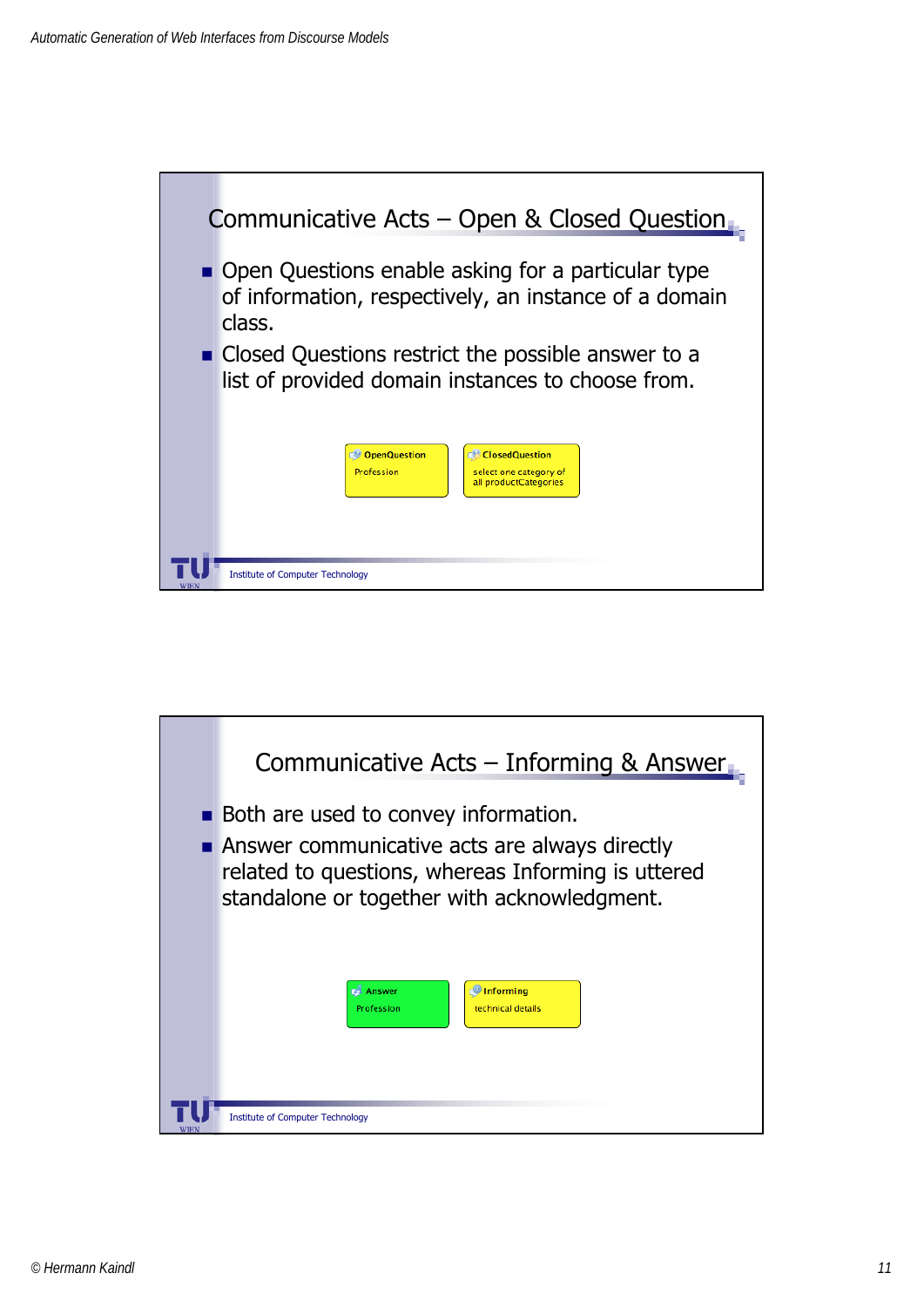

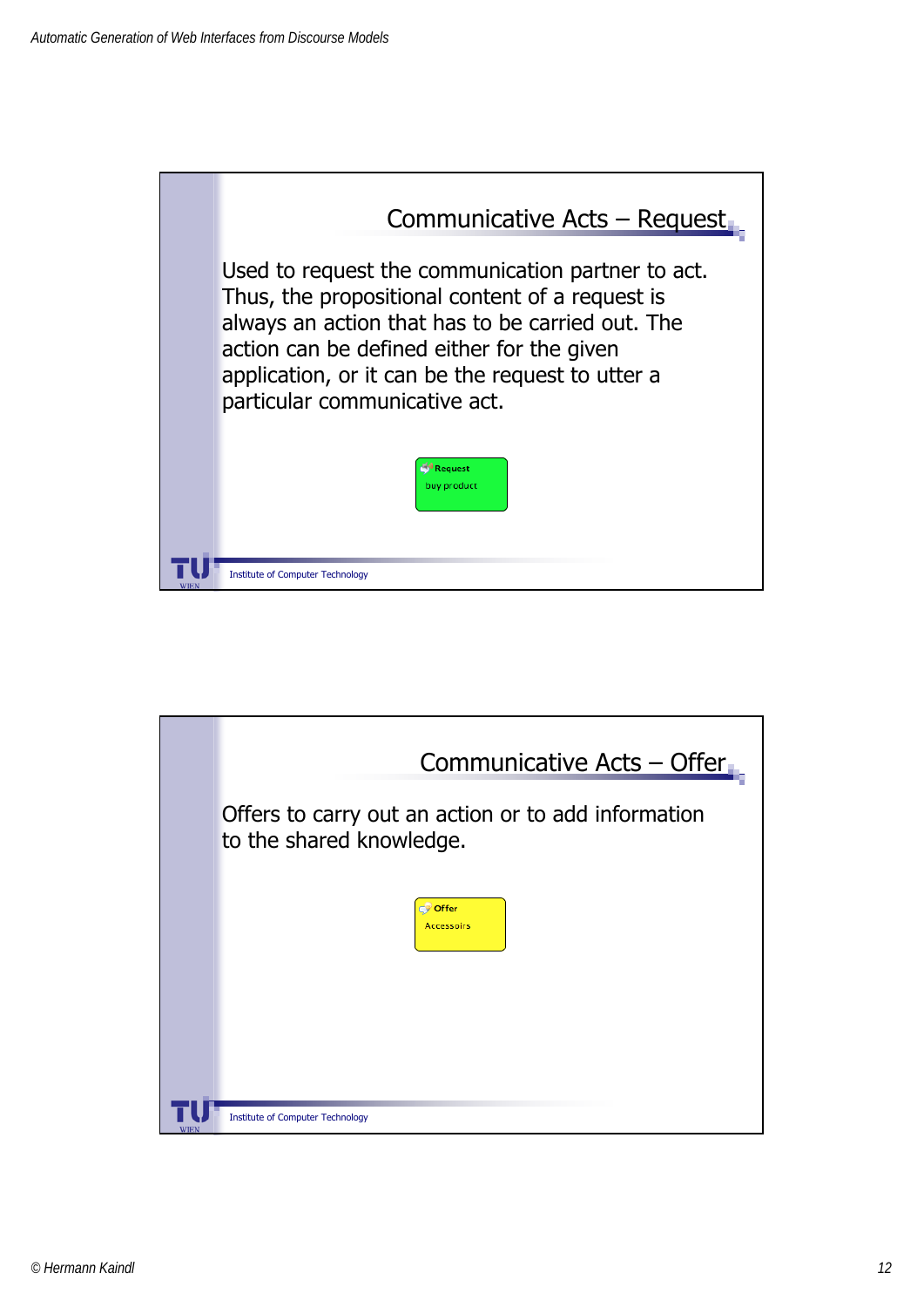

![](_page_12_Figure_2.jpeg)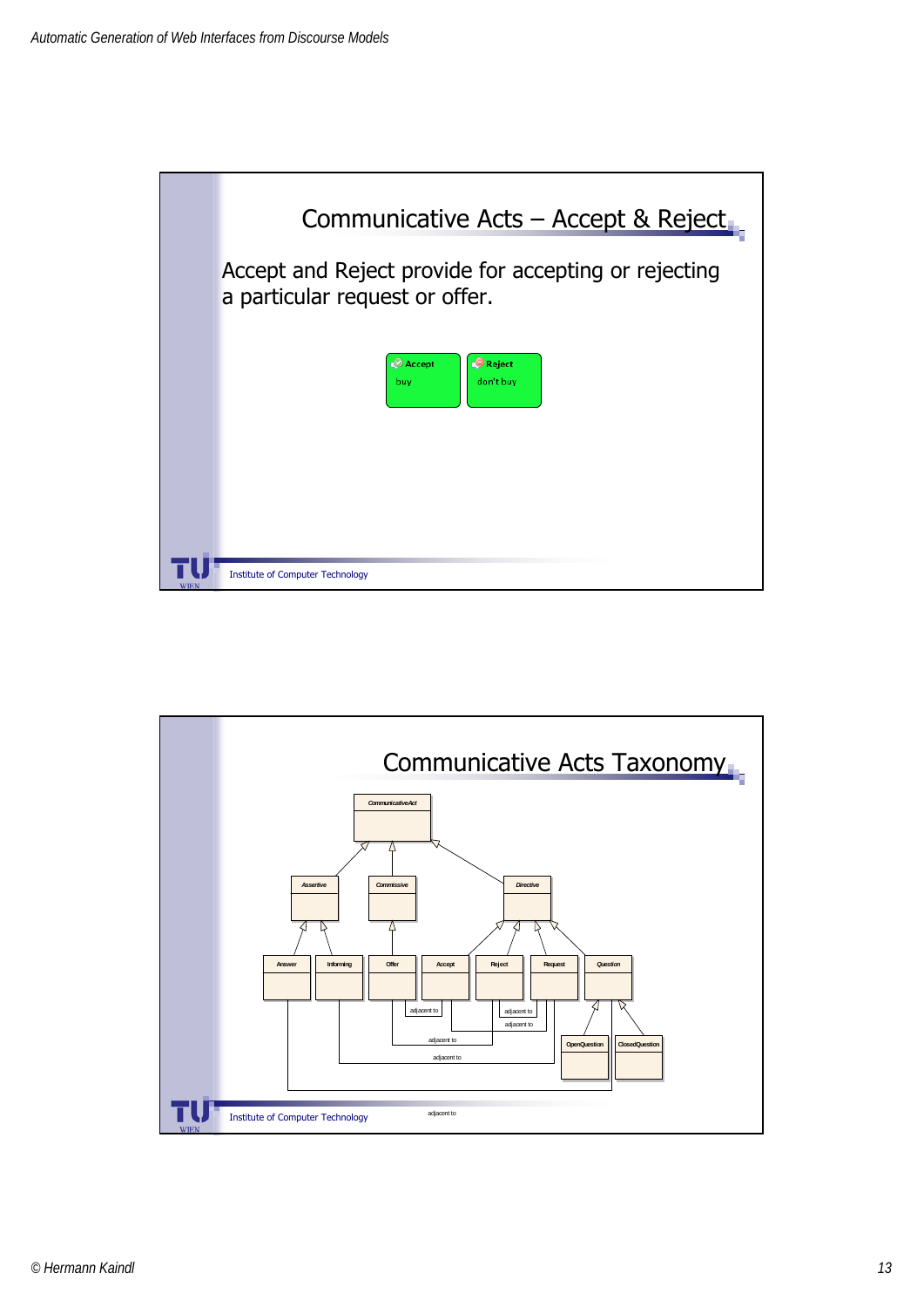![](_page_13_Figure_1.jpeg)

![](_page_13_Figure_2.jpeg)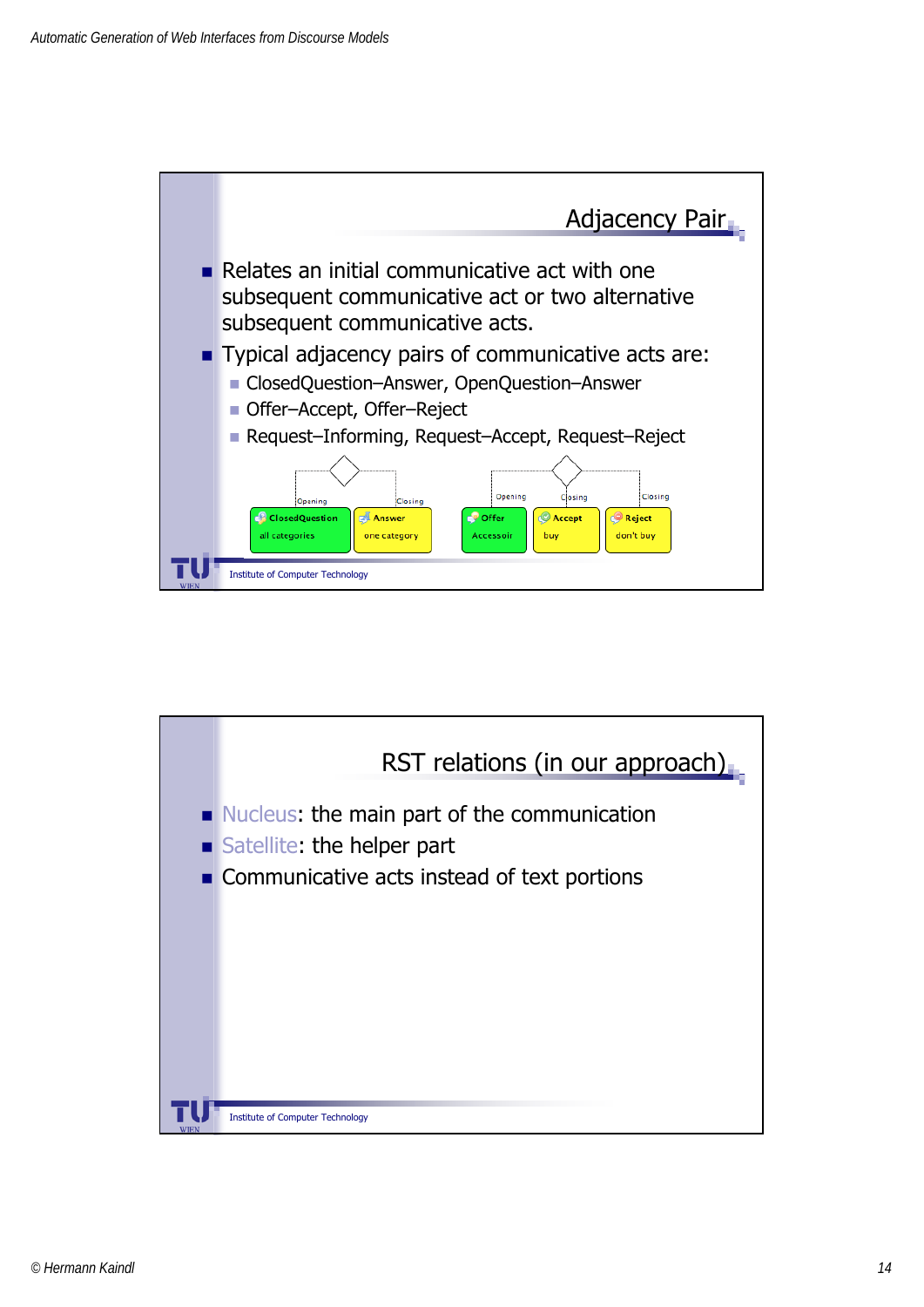![](_page_14_Figure_1.jpeg)

![](_page_14_Figure_2.jpeg)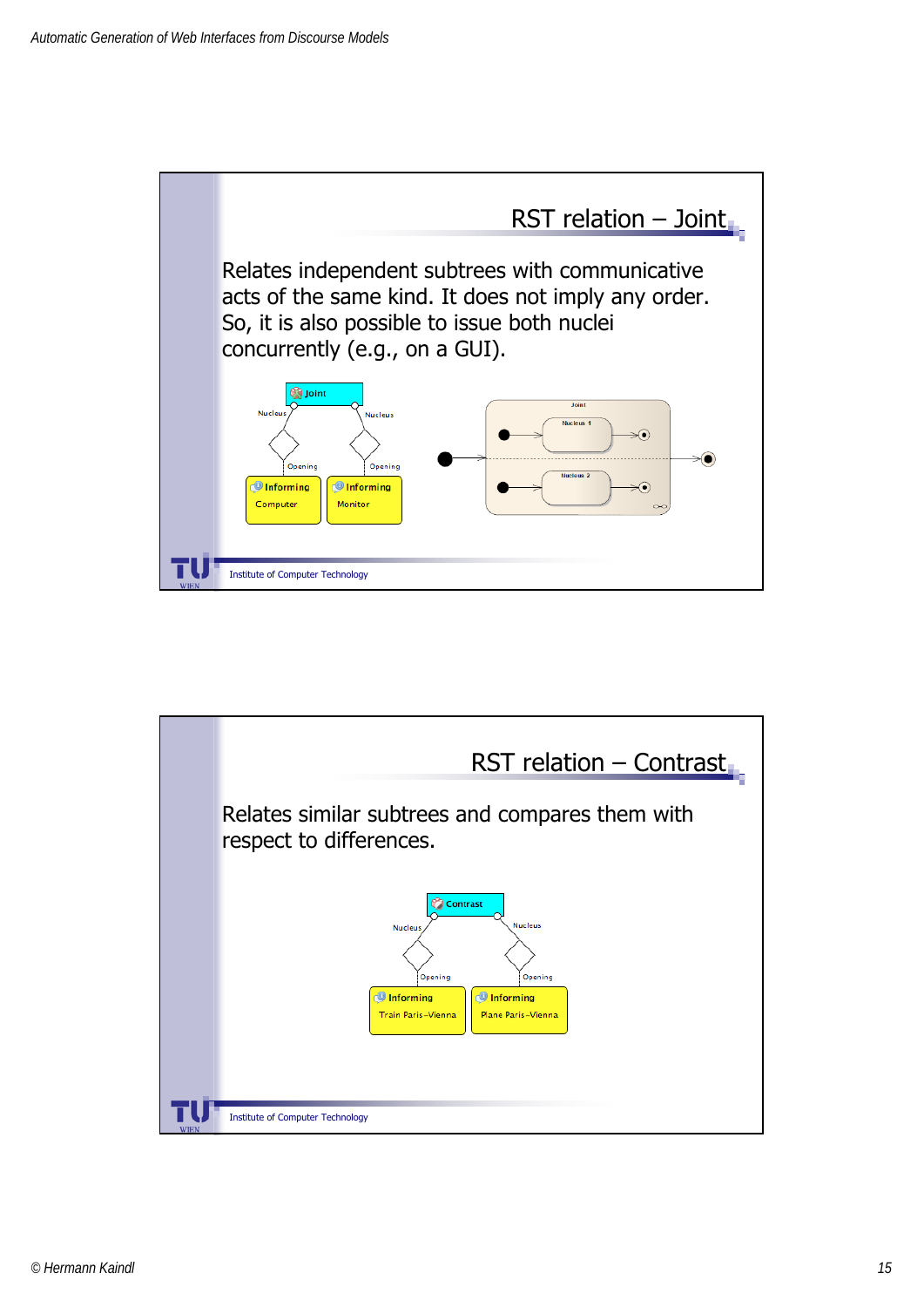![](_page_15_Figure_1.jpeg)

![](_page_15_Picture_2.jpeg)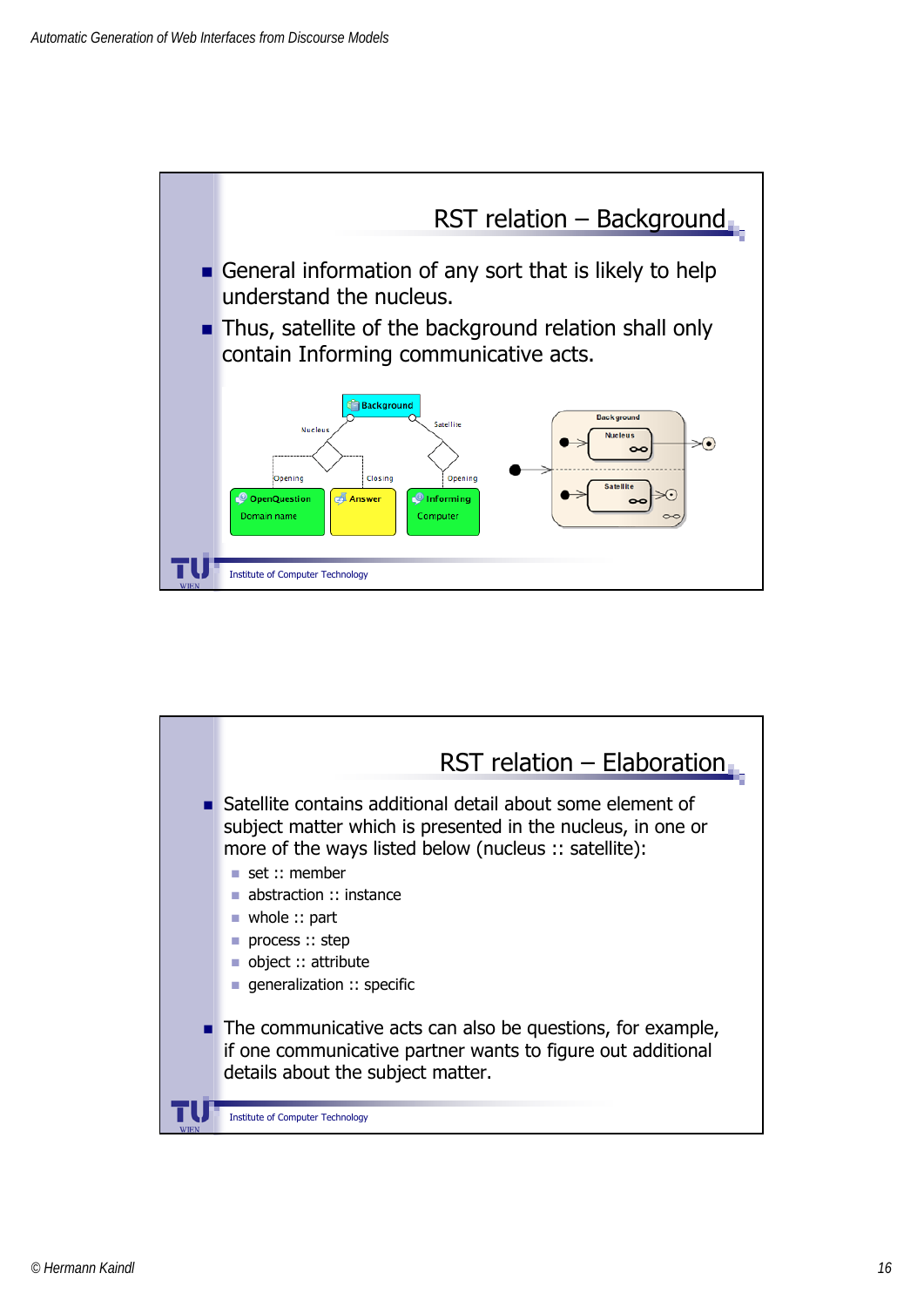![](_page_16_Figure_1.jpeg)

![](_page_16_Figure_2.jpeg)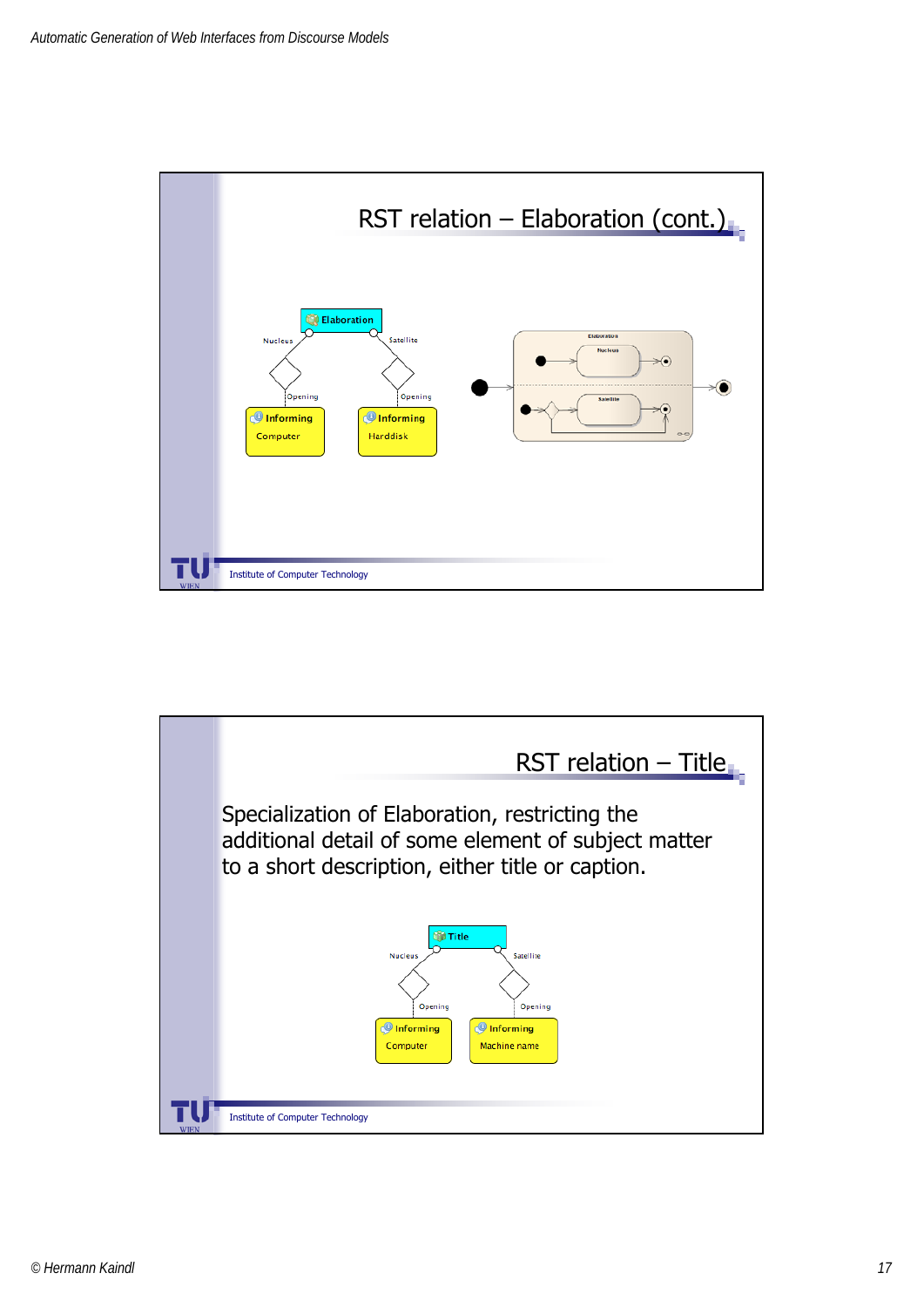![](_page_17_Figure_1.jpeg)

![](_page_17_Figure_2.jpeg)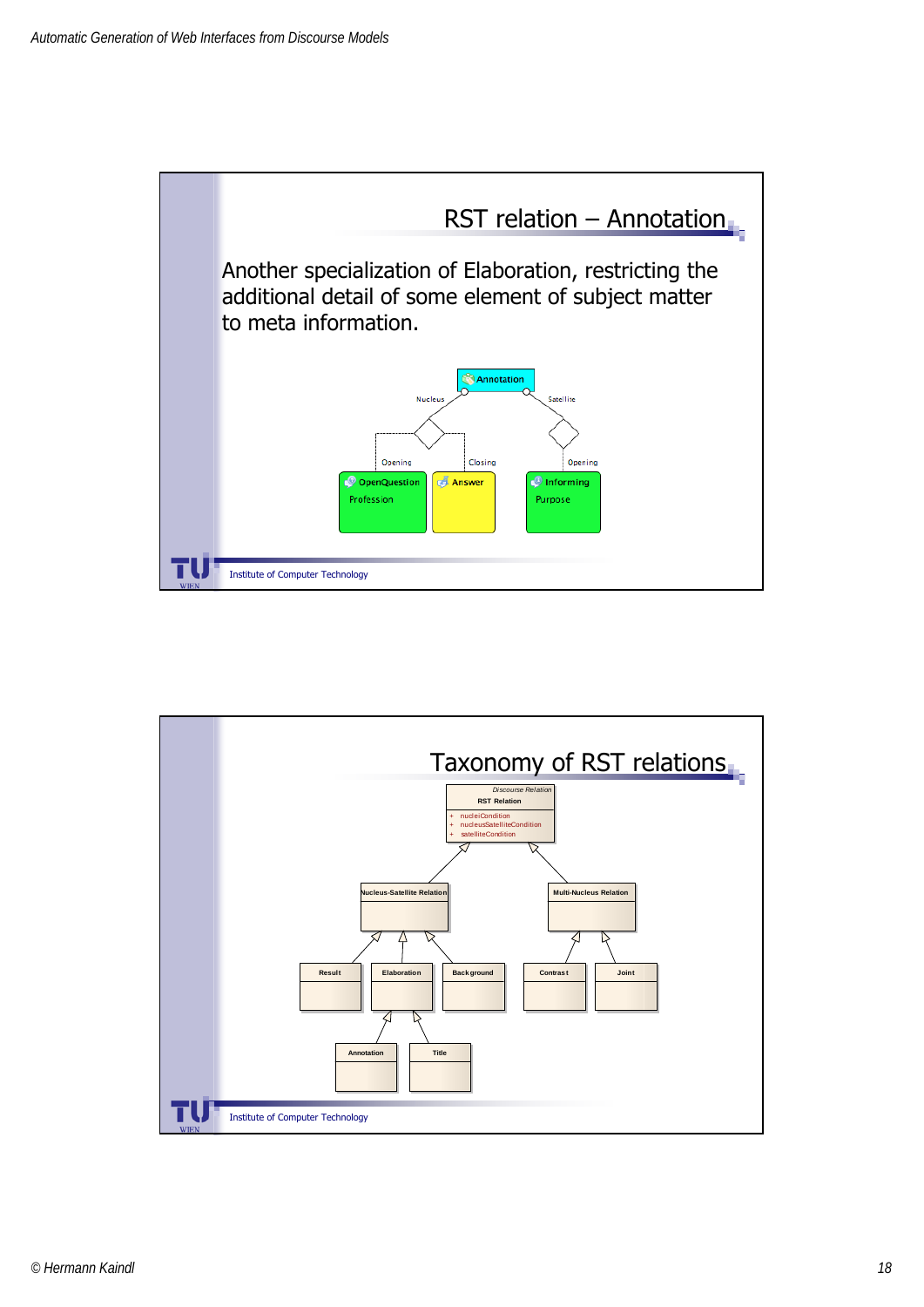![](_page_18_Figure_1.jpeg)

![](_page_18_Figure_2.jpeg)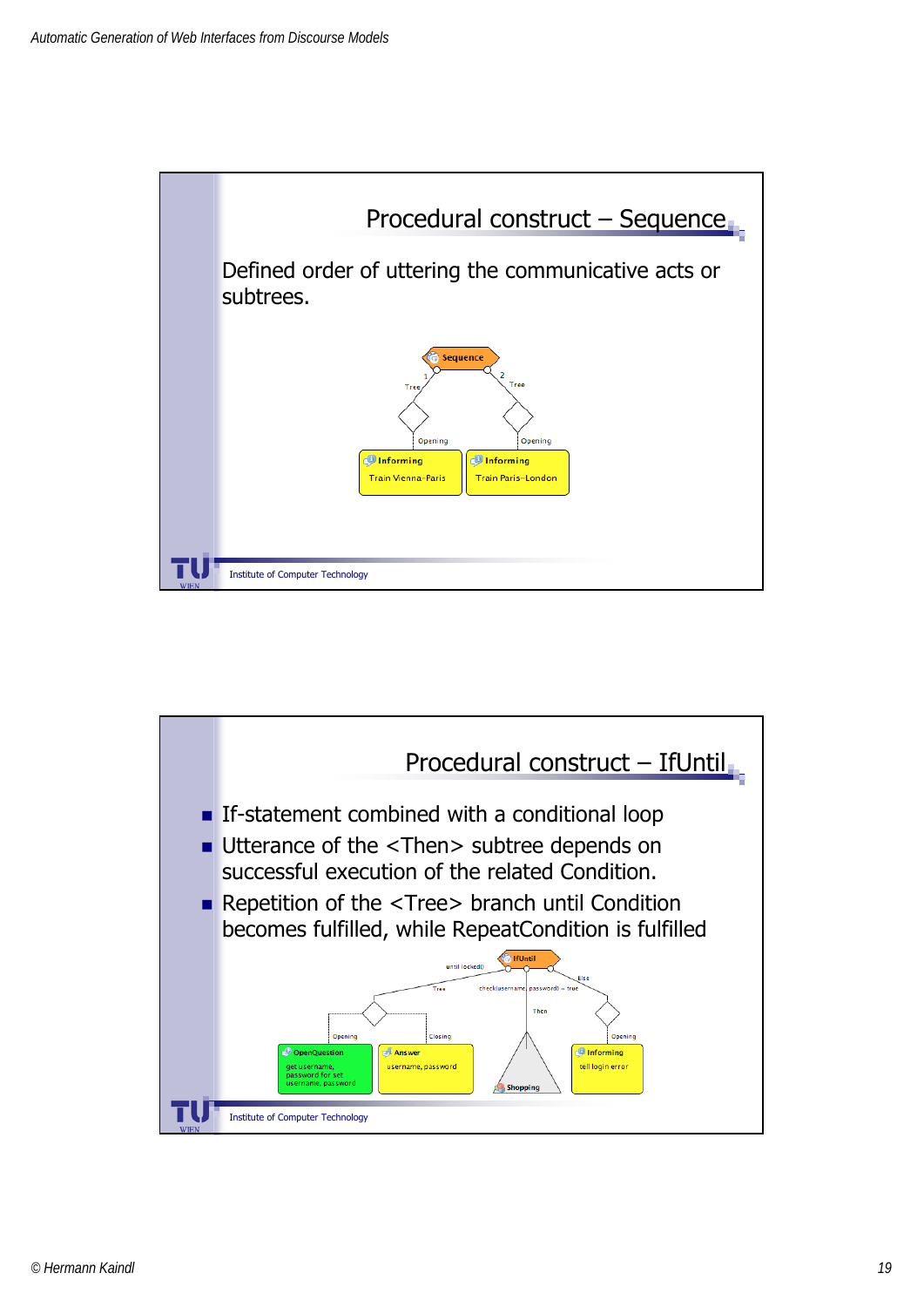![](_page_19_Figure_1.jpeg)

![](_page_19_Figure_2.jpeg)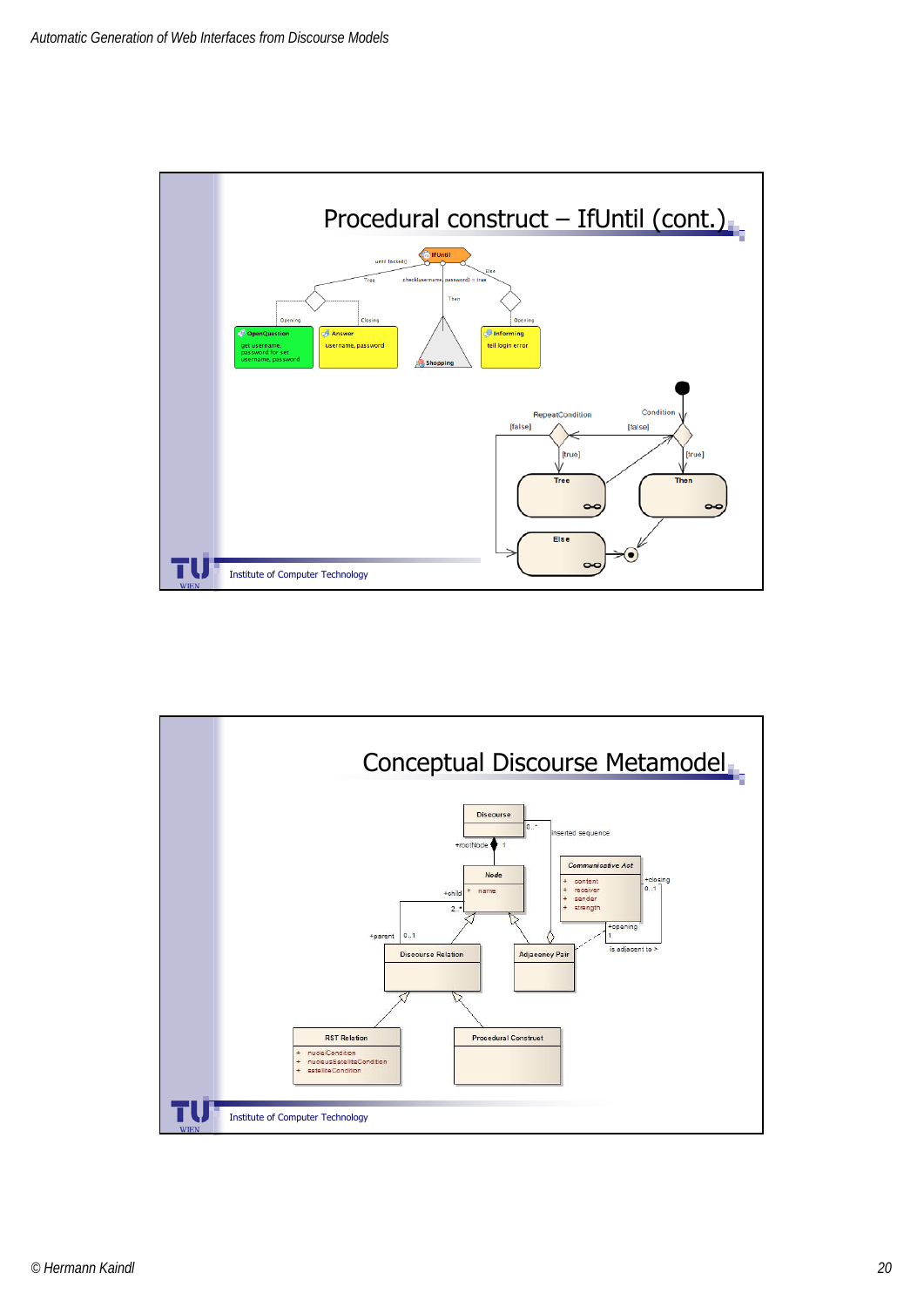![](_page_20_Figure_1.jpeg)

![](_page_20_Figure_2.jpeg)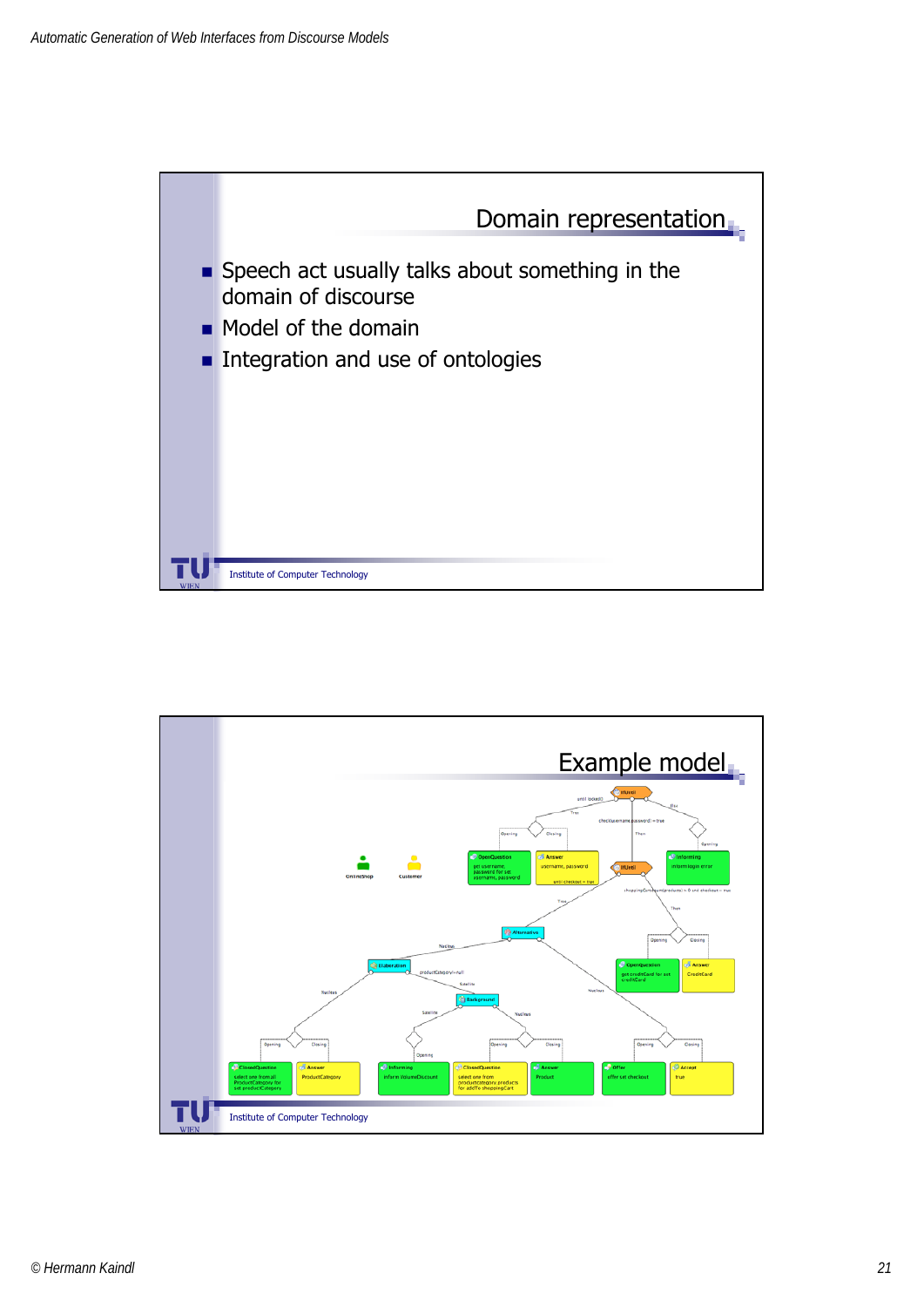![](_page_21_Figure_1.jpeg)

![](_page_21_Picture_2.jpeg)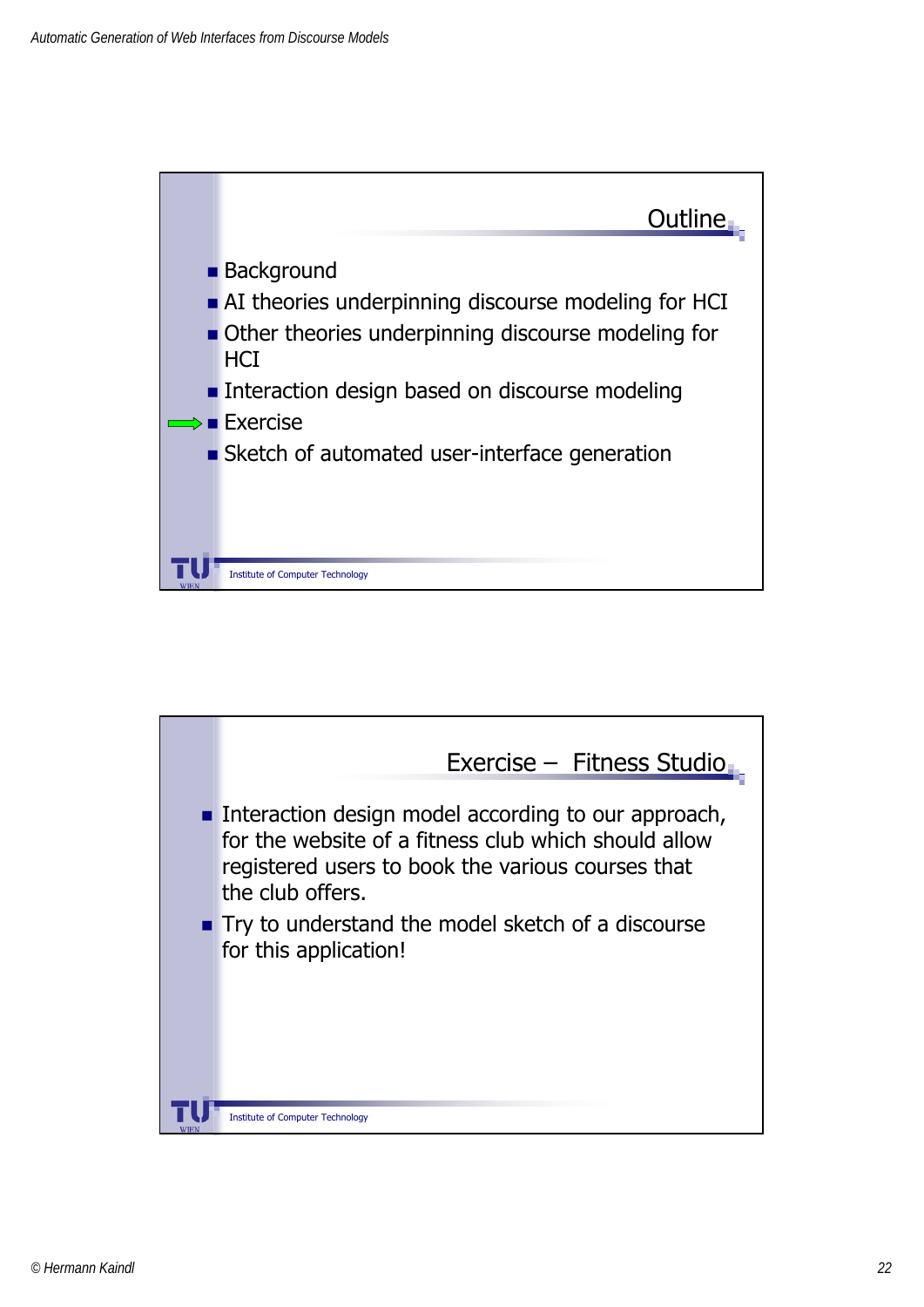![](_page_22_Figure_1.jpeg)

![](_page_22_Picture_2.jpeg)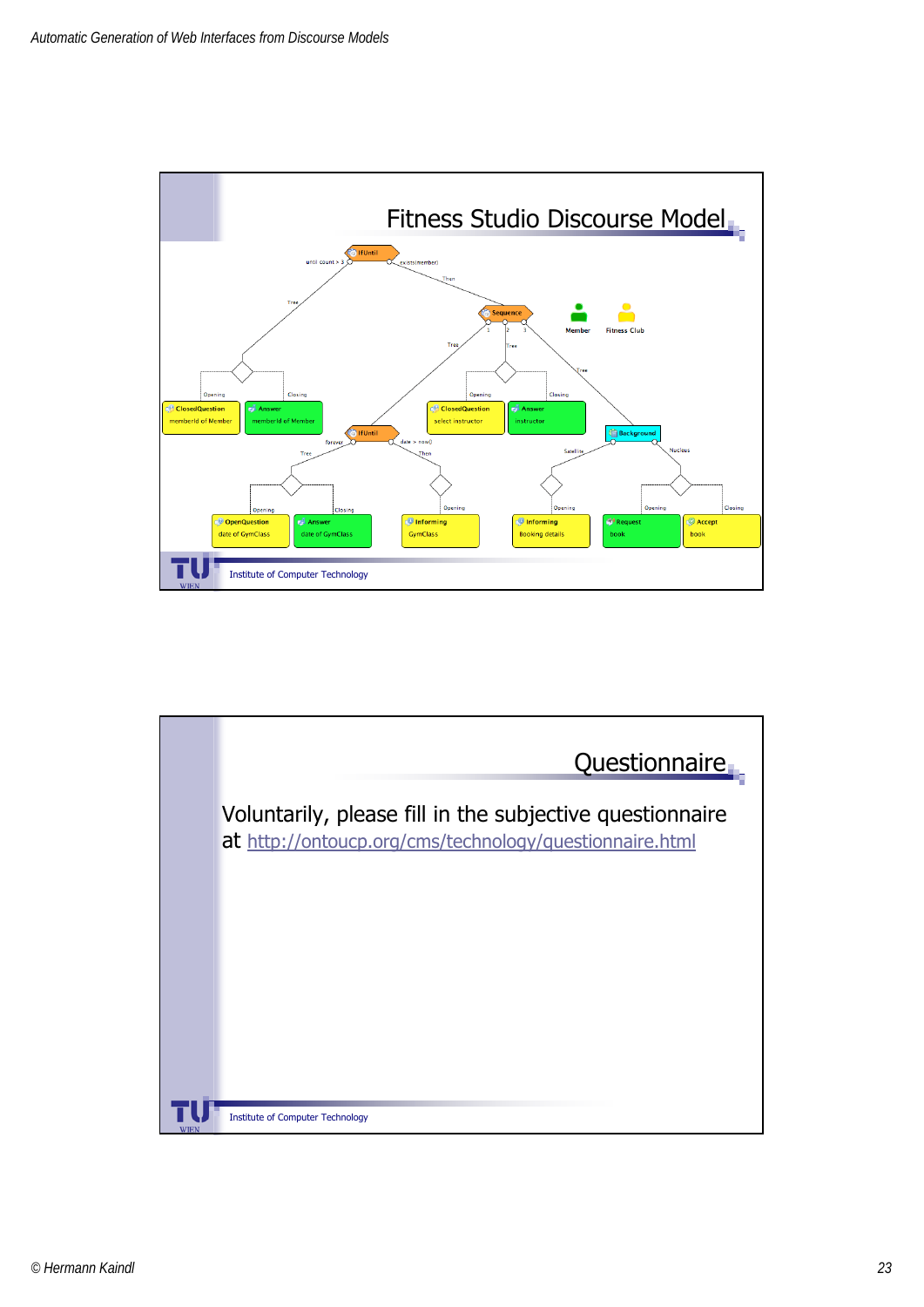![](_page_23_Figure_1.jpeg)

![](_page_23_Figure_2.jpeg)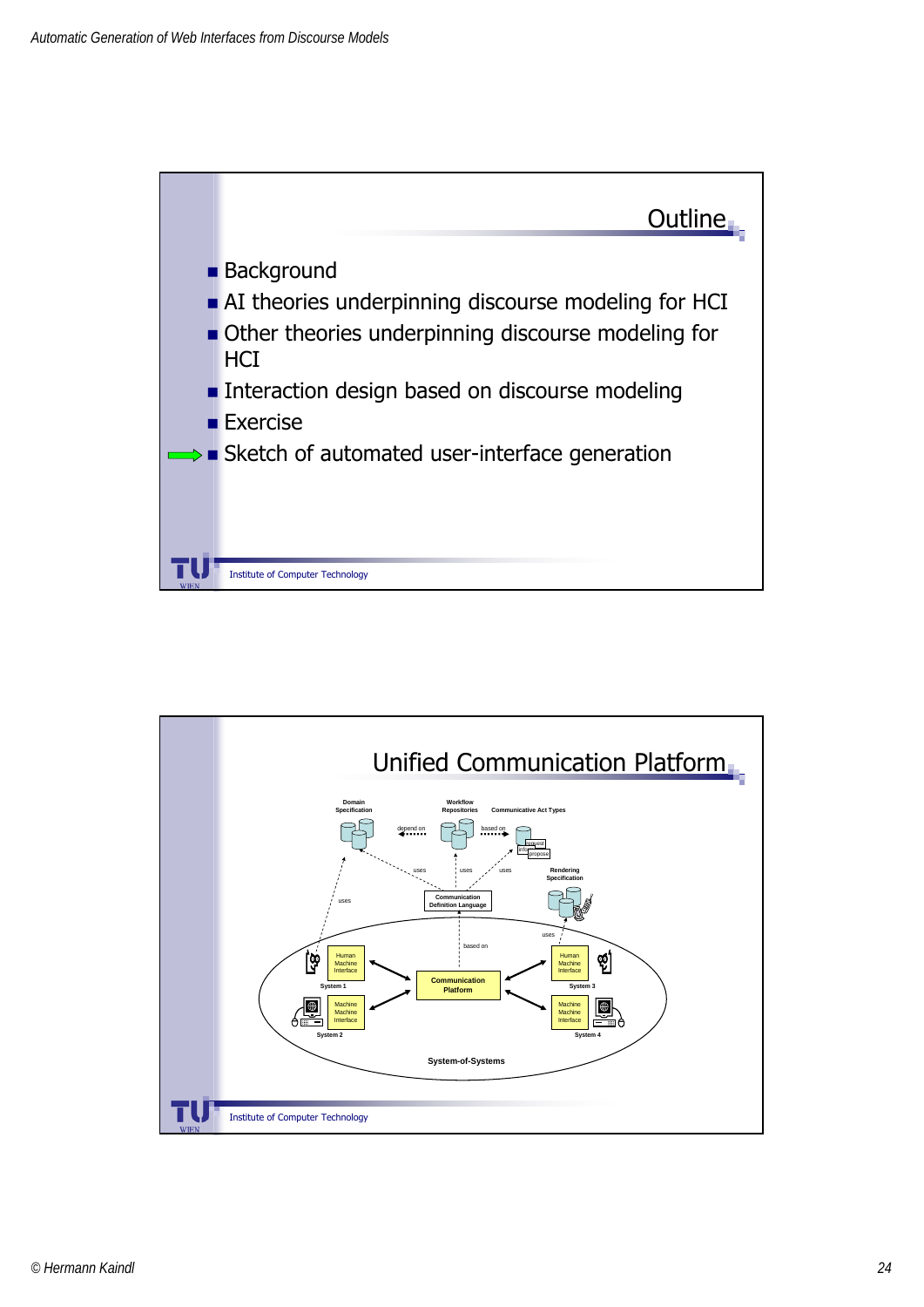![](_page_24_Figure_1.jpeg)

![](_page_24_Figure_2.jpeg)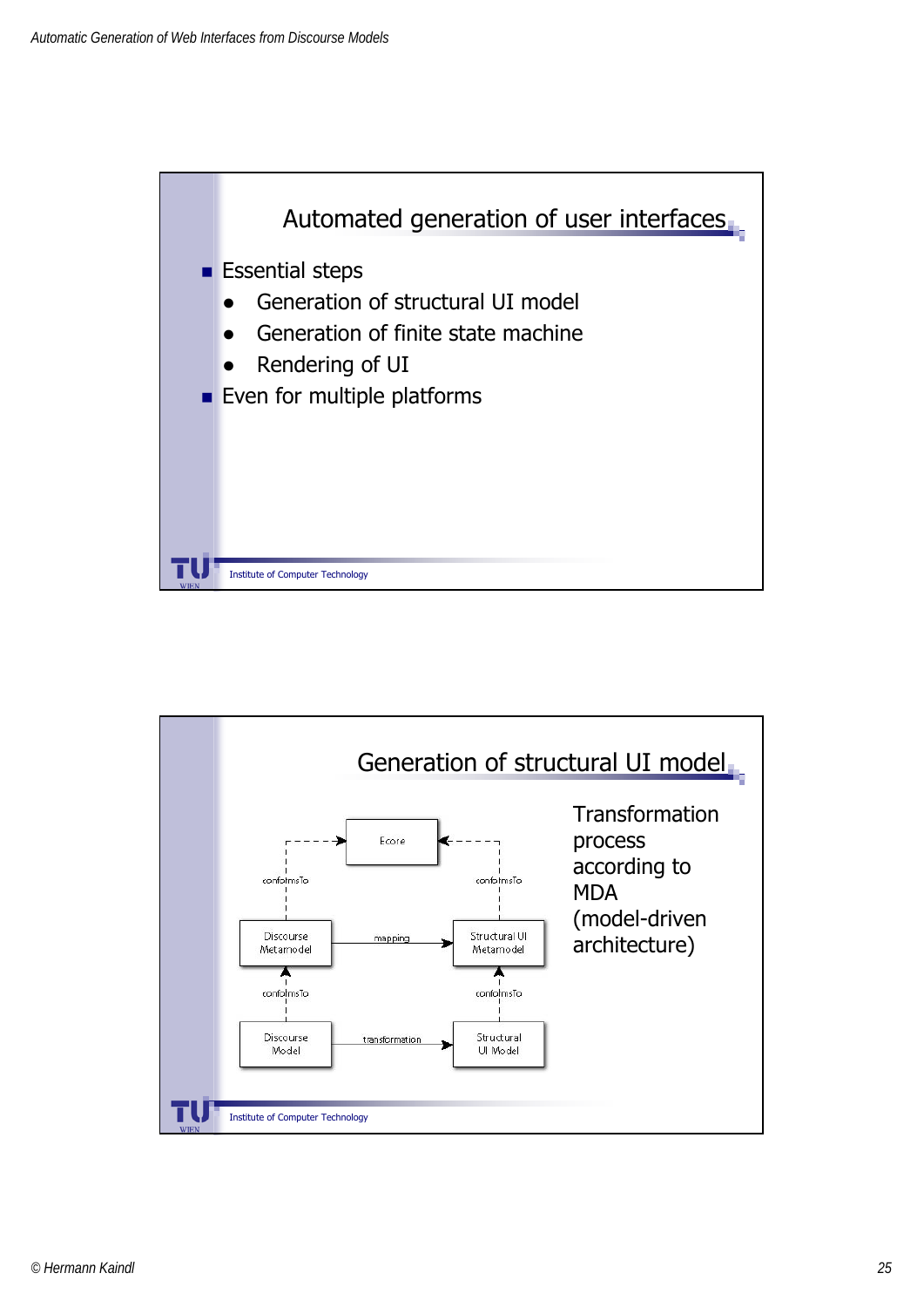![](_page_25_Figure_1.jpeg)

![](_page_25_Picture_2.jpeg)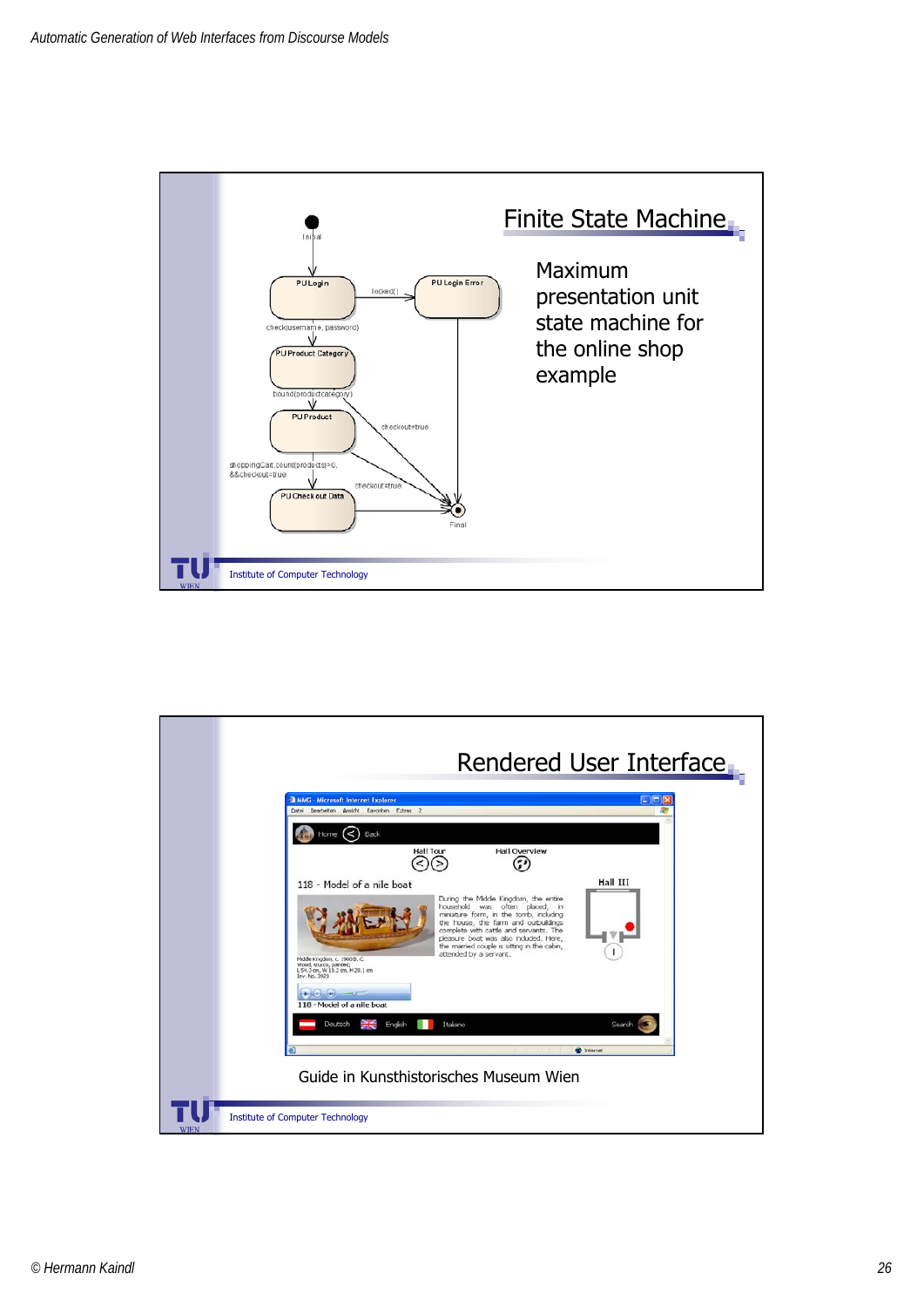![](_page_26_Figure_1.jpeg)

![](_page_26_Picture_2.jpeg)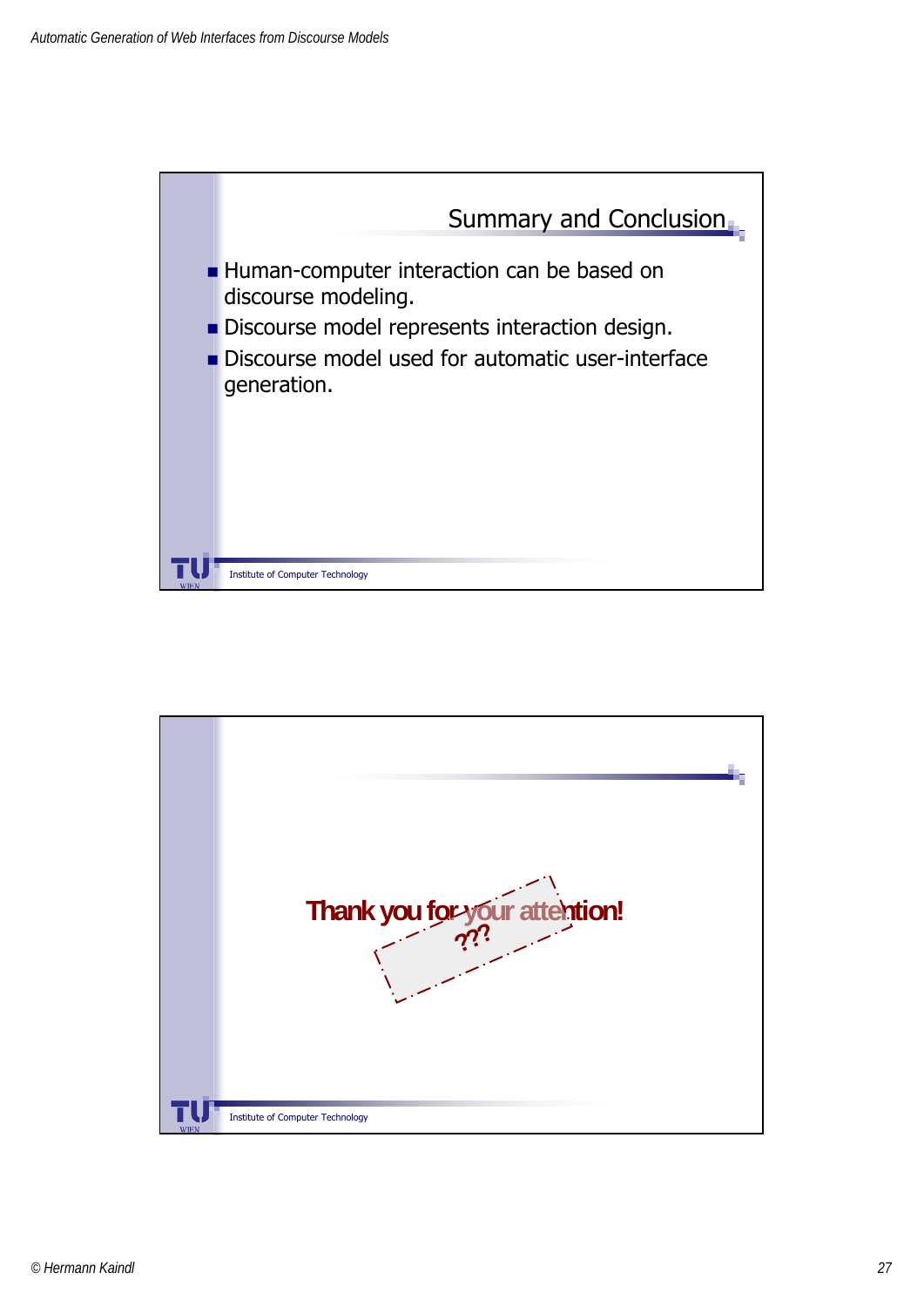![](_page_27_Figure_1.jpeg)

![](_page_27_Picture_2.jpeg)